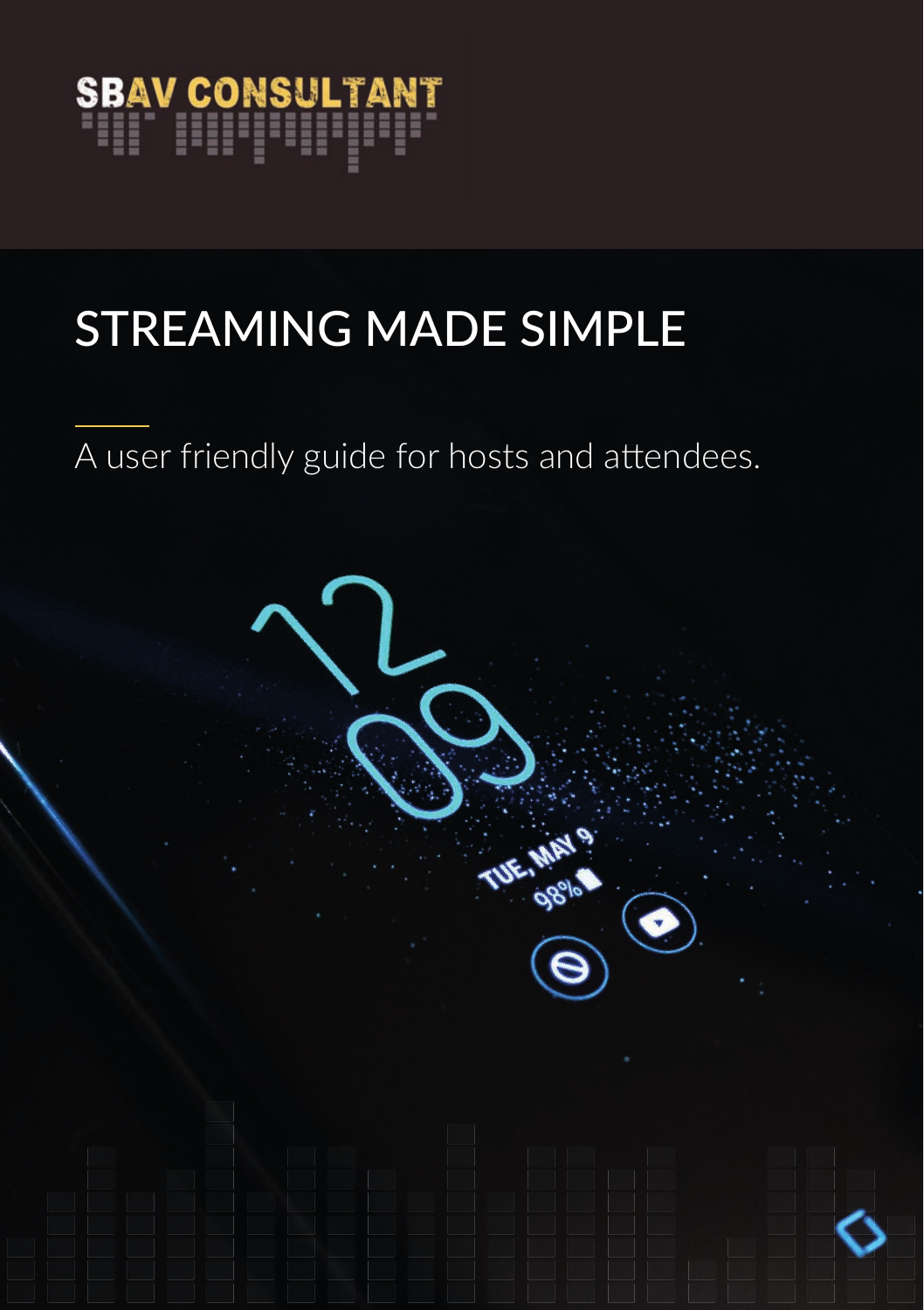### WHAT KIND OF INTERNET CONNECTION DO I NEED IN ORDER TO STREAM?

#### Streaming Made Simple:

For mission-critical broadcasts, you require a dedicated, uncontested internet connection. This means you are connected via Ethernet to a network that is not being used by any other system or device.

If there is not a dedicated internet connection available, streaming can be achieved over a shared network, Wi-Fi, or 4G. However, using these methods increases the likelihood of a failure and is not recommended.

Before broadcasting, you should confirm your upload speed. Doing so will allow you to properly select the quality at which you are able to stream. You can test your connection at **www.speedtest.net**. The **Internet Upload Speed Recommendations** chart shown later in this document, gives a general recommendation for what quality presets are attainable at certain upload speeds. It's best to select a quality whose bitrate is **half** of your networks upload speed to allow for fluctuation on **any network type**.

#### For example:

**HD + High + Medium + Mobile** averages about 5Mbps, so your internet upload speed should be at least 10Mbps to support this bitrate.

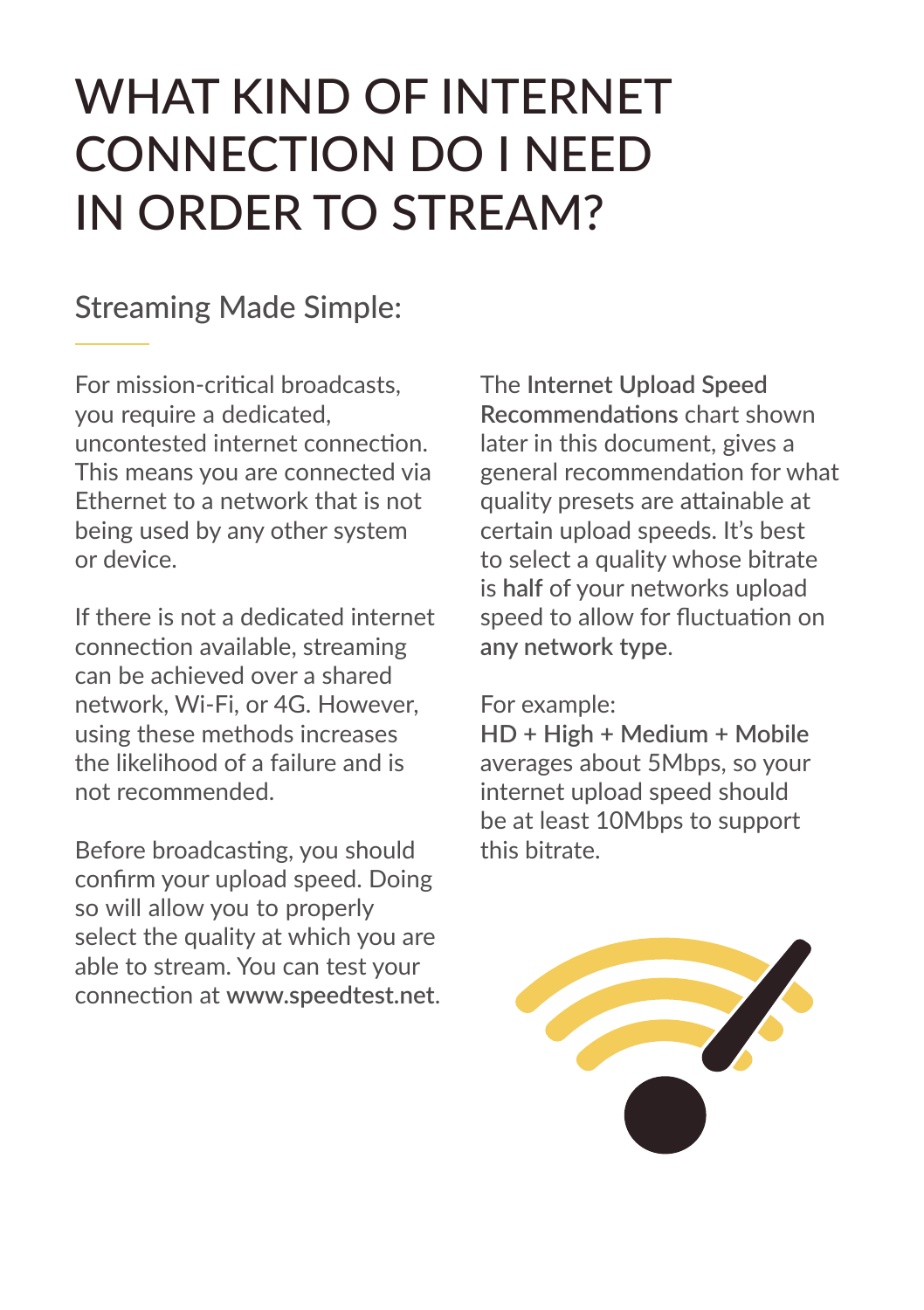### TOP TECH TIPS FOR HOSTS AND ATTENDEES

#### For Hosts...

- Bandwidth, bandwidth, bandwidth. The majority of issues are down to bandwidth. Confirm bandwidth at your host location and perform a bandwidth test (www.speedtest.net). Make friends with the host IT department. Dedicated hard wired connection is the best way to guarantee success.
- When carrying out any testing try to do this at the same time of day as the webcast will take place to replicate location bandwidth usage.
- If you are organizing a webcast and using an external platform provider monitor the broadcast online yourself from the site (and have someone monitor it remotely if possible too) with the same attendee login your delegates are using so you can see what is been sent out.
- Provide a helpline so if your delegates are having issues they are able to call for support; most issues are down to incorrect login details, incorrect browsers, or local bandwidth. Make sure you have a copy of the information sent out to the attendees in advance with all recommended settings on to hand so you or the person on the helpline can quickly respond to the issues.
- Make a copy of the webcast available online post event for those who could not view at the time.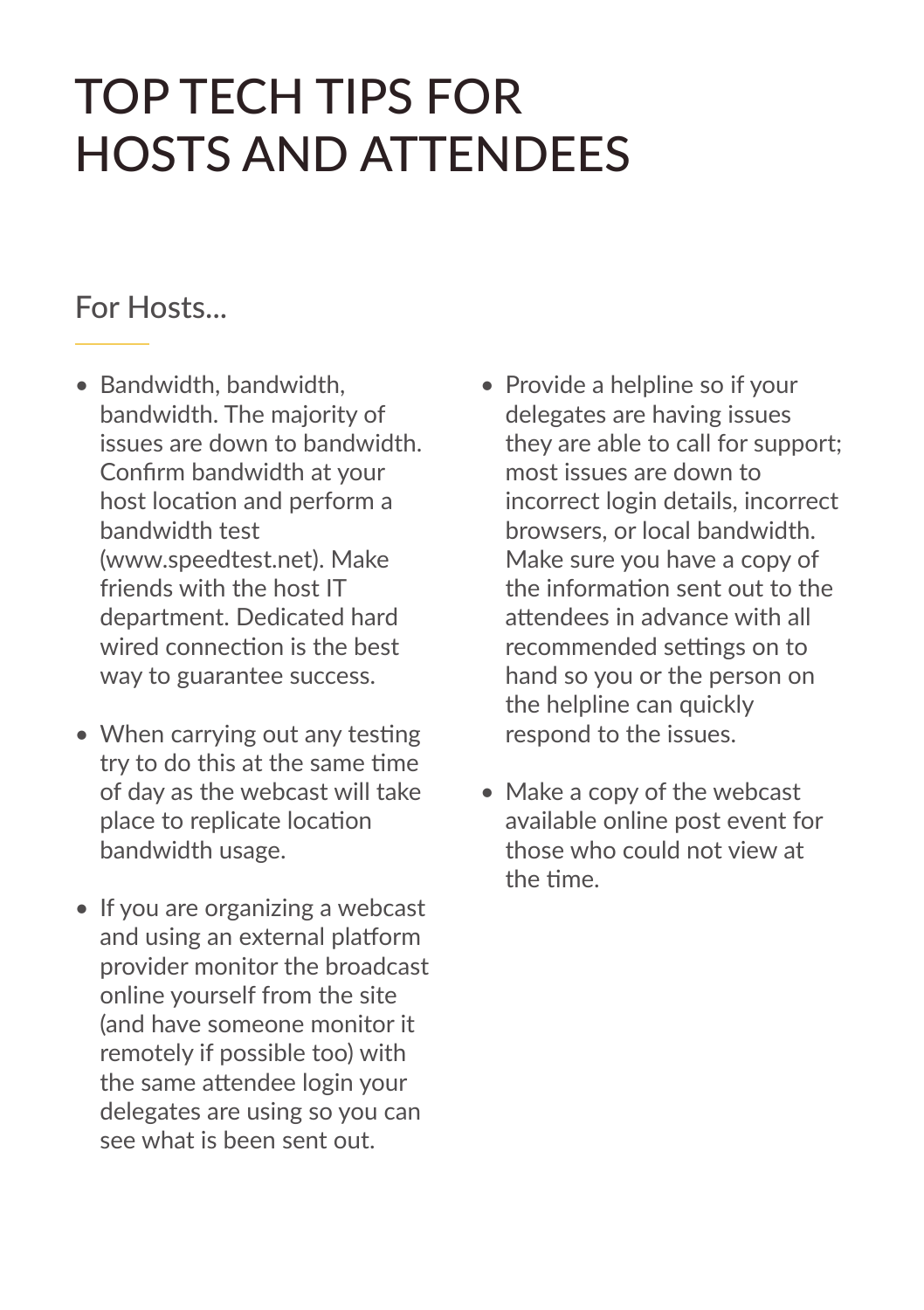#### For Attendees...

- Make sure you use the correct login in details and are using a compatible browser. This information should have been sent to you with your invite. Give yourself 30 minutes prior to the broadcast start to log on.
- Close all unnecessary applications. If too many applications are running, your computer speed can be compromised, which can affect your viewing experience. Close down any unnecessary applications before connecting to the webcast.
- Restart your browser and limit open tabs. If you browser has been open for a long time or its open with multiple tabs, your computer speed may be compromised. Restarting your browser should resolve this issue.

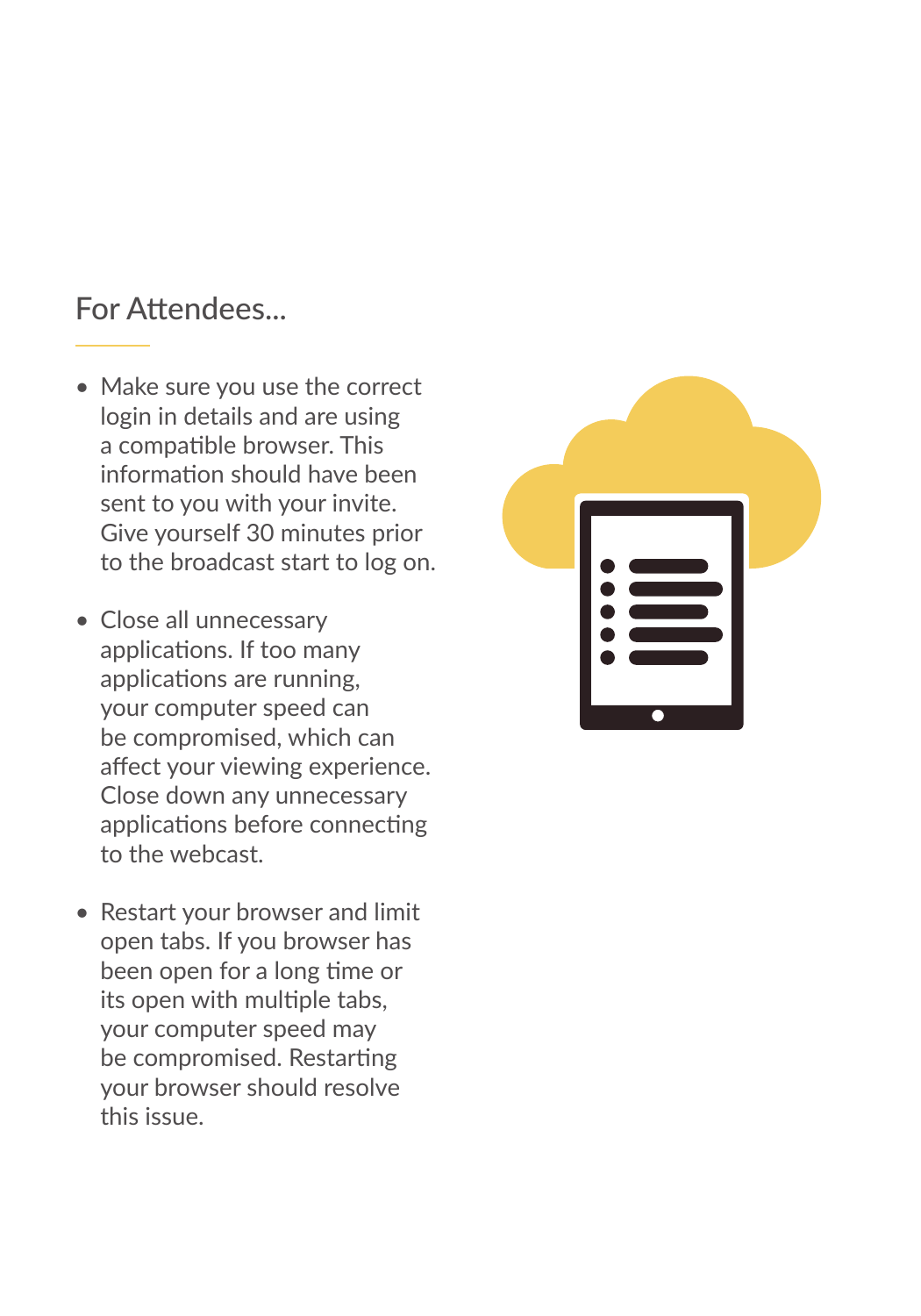### Internet Upload Speed Recommendations

| Mbps $1$                                                           |              | $\overline{2}$                                   | 3                                                       | 4 | 5         | 6                                        | 7 | 8                                                                | 9              | 10 |
|--------------------------------------------------------------------|--------------|--------------------------------------------------|---------------------------------------------------------|---|-----------|------------------------------------------|---|------------------------------------------------------------------|----------------|----|
|                                                                    |              |                                                  |                                                         |   |           |                                          |   | HD + High + Medium + Mobile<br>6.5 Mbps recommended              | 5 Mbps minimum |    |
|                                                                    |              |                                                  |                                                         |   |           |                                          |   | HD + Medium + Mobile<br>3.2 Mbps minimum<br>6.5 Mbps recommended |                |    |
| High + Medium + Mobile<br>2.7 Mbps minimum<br>5.4 Mbps recommended |              |                                                  |                                                         |   |           |                                          |   |                                                                  |                |    |
|                                                                    |              |                                                  |                                                         |   | <b>HD</b> | 2.2 Mbps minimum<br>4.4 Mbps recommended |   |                                                                  |                |    |
| High<br>1.7 Mbps minimum<br>3 Mbps recommended                     |              |                                                  |                                                         |   |           |                                          |   |                                                                  |                |    |
|                                                                    |              |                                                  | Medium + Mobile<br>1 Mbps minimum<br>2 Mbps recommended |   |           |                                          |   |                                                                  |                |    |
|                                                                    |              | Medium                                           | 0.7 Mbps minimum<br>1.4 Mbps recommended                |   |           |                                          |   |                                                                  |                |    |
|                                                                    |              | Normal<br>0.5 Mbps minimum<br>1 Mbps recommended |                                                         |   |           |                                          |   |                                                                  |                |    |
|                                                                    | Mobile       | 0.2 Mbps minimum<br>0.5 Mbps recommended         |                                                         |   |           |                                          |   |                                                                  |                |    |
| <b>Mbps</b>                                                        | $\mathbf{1}$ | 2                                                | 3                                                       | 4 | 5         | 6                                        | 7 | 8                                                                | 9              | 10 |